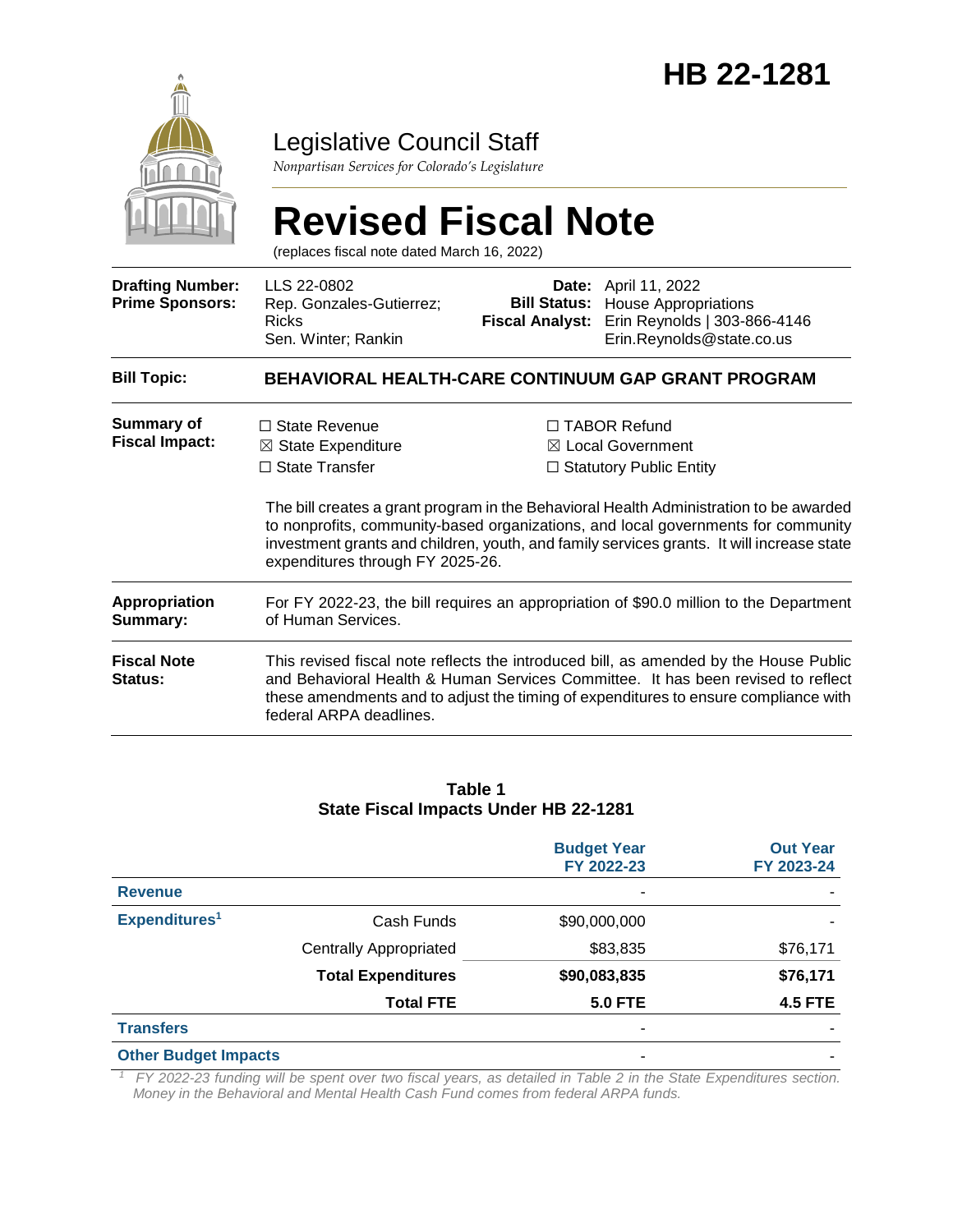Page 2

## Page 2<br>April 11, 2022 **HB 22-1281**

### **Summary of Legislation**

The bill creates the Community Behavioral Health-Care Continuum Gap Grant Program to be administered by the Behavioral Health Administration (BHA) and appropriates \$90.0 million from the Behavioral and Mental Health Cash Fund to the grant program. Of the money appropriated, the BHA must award \$45.0 million for community investment grants and \$45.0 million for children, youth, and family services grants. Grants may be awarded to nonprofit and community-based organizations as well as local governments that identify a source of contributing funds or non-financial contributions. The BHA must begin accepting grants applications no later than December 31, 2022.

The BHA must develop a behavioral health-care services assessment tool that grant applicants can use to identify regional gaps in services on the behavioral health-care service continuum. In awarding grants, the BHA must give preference to applicants providing a service that addresses a gap in services identified with the assessment tool.

Grant recipients are required to spend or obligate grant funding by December 31, 2024, and spend all funding by December 31, 2026. Grant recipients may use no more than 10 percent of grant funding for administrative costs. Each grant recipient must report to the BHA information about the use of the grant award. The Department of Human Services (CDHS) must report on the grant program during its SMART Act hearing. The bill is repealed January 31, 2027.

### **Background**

The Behavioral Health Transformational Task Force recommended that the General Assembly address gaps in the continuum of care through grants to local governments and community-based organizations using federal American Rescue Plan Act (ARPA) funds (Recommendation E). The report is online here:

[https://leg.colorado.gov/sites/default/files/images/bhttf\\_recommendations\\_report\\_final.pdf](https://leg.colorado.gov/sites/default/files/images/bhttf_recommendations_report_final.pdf)

### **State Expenditures**

The bill increases state expenditures in the Department of Human Services by \$90.0 million from FY 2022-23 through FY 2023-24 from the Behavioral and Mental Health Cash Fund. After which, the CDHS requires \$390,827 in FY 2024-25 and \$195,412 in FY 2025-26, which is assumed to come from the General Fund. Expenditures are shown in Table 2 and detailed below.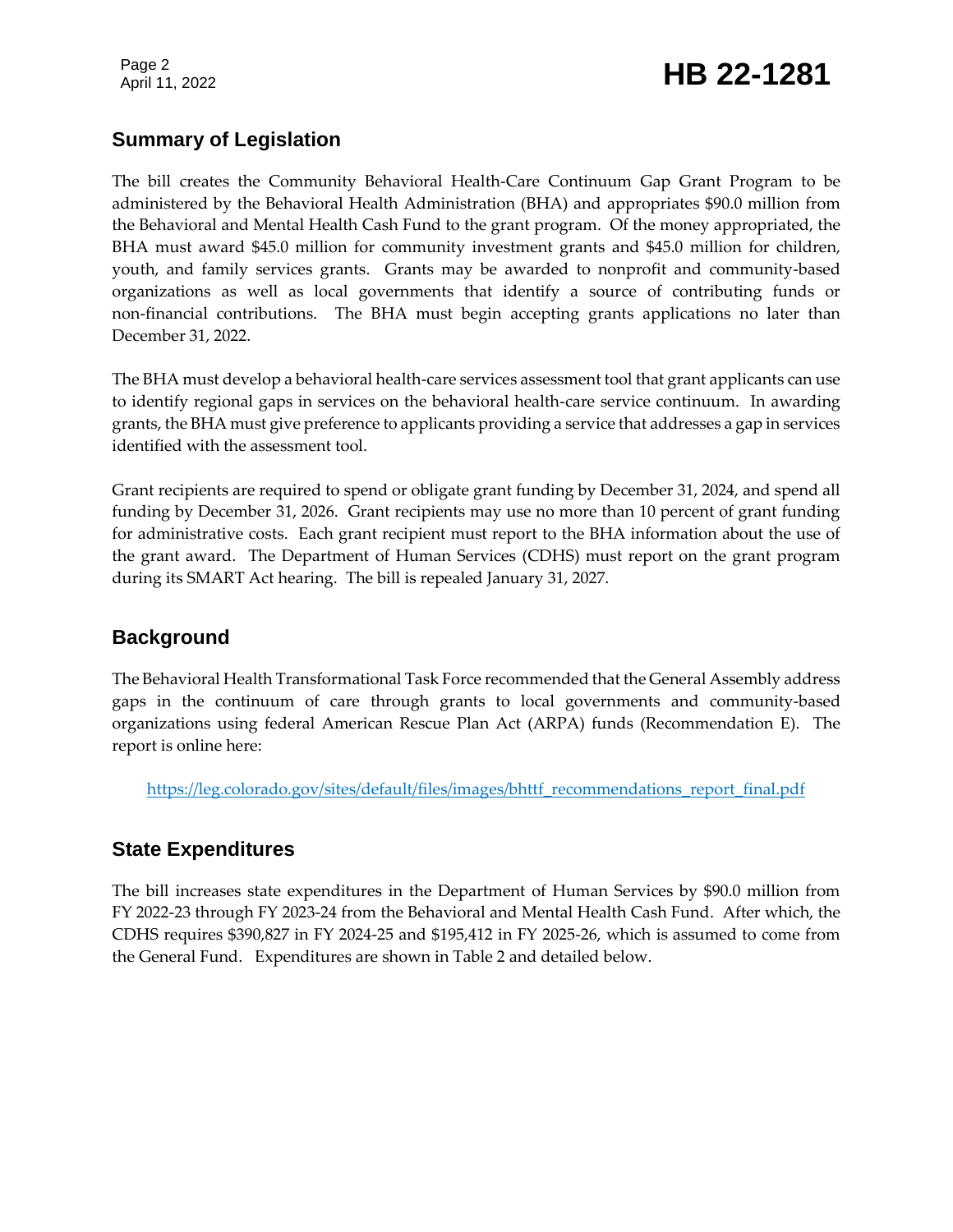## Page 3<br>April 11, 2022 **HB 22-1281**

|                                           | FY 2022-23     | FY 2023-24     | FY 2024-25     | FY 2025-26     |
|-------------------------------------------|----------------|----------------|----------------|----------------|
| <b>Department of Human Services</b>       |                |                |                |                |
| <b>Personal Services</b>                  | \$376,151      | \$346,535      | \$316,920      | \$158,459      |
| <b>Operating Expenses</b>                 | \$6,750        | \$6,075        | \$5,400        | \$2,700        |
| <b>Capital Outlay Costs</b>               | \$31,000       |                |                |                |
| <b>Community Investment Grants</b>        | \$22,293,050   | \$22,323,695   |                |                |
| Children, Youth, Family Services Grants   | \$22,293,050   | \$22,323,695   |                |                |
| Centrally Appropriated Costs <sup>1</sup> | \$83,835       | \$76,171       | \$68,507       | \$34,253       |
| <b>Total</b>                              | \$45,083,835   | \$45,076,171   | \$390,827      | \$195,412      |
| <b>Total FTE</b>                          | <b>5.0 FTE</b> | <b>4.5 FTE</b> | <b>4.0 FTE</b> | <b>2.0 FTE</b> |

### **Table 2 Expenditures Under HB 22-1281**

*<sup>1</sup> Centrally appropriated costs are not included in the bill's appropriation.*

**Department of Human Services.** Over three fiscal years, the DHS requires 1.0 FTE Contract Administrator, 2.0 FTE Program Management, and 1.0 Data Manager to oversee grant award selection, contracts, and compliance; oversee contracts in each grant program; and provide reporting. In addition, the DHS requires 18 months of a Grants Specialist to support applicants with writing and budgeting in FY 2022-23 and FY 2023-24. In FY 2025-26, FTE is reduced to 2.0 FTE for program wrap-up and reporting.

 **Grants.** Grant amounts assume grants will be awarded in equal amounts over FY 2022-23 and FY 2023-24. The actual timing of issuing grants may differ depending on applications received and BHA funding decisions.

**Centrally appropriated costs.** Pursuant to a Joint Budget Committee policy, certain costs associated with this bill are addressed through the annual budget process and centrally appropriated in the Long Bill or supplemental appropriations bills, rather than in this bill. These costs, which include employee insurance and supplemental employee retirement payments, are shown in Table 2.

### **Local Government**

Local governments that apply for and receive grants will have a corresponding increase in revenue and expenditures.

### **Effective Date**

The bill takes effect upon signature of the Governor, or upon becoming law without his signature.